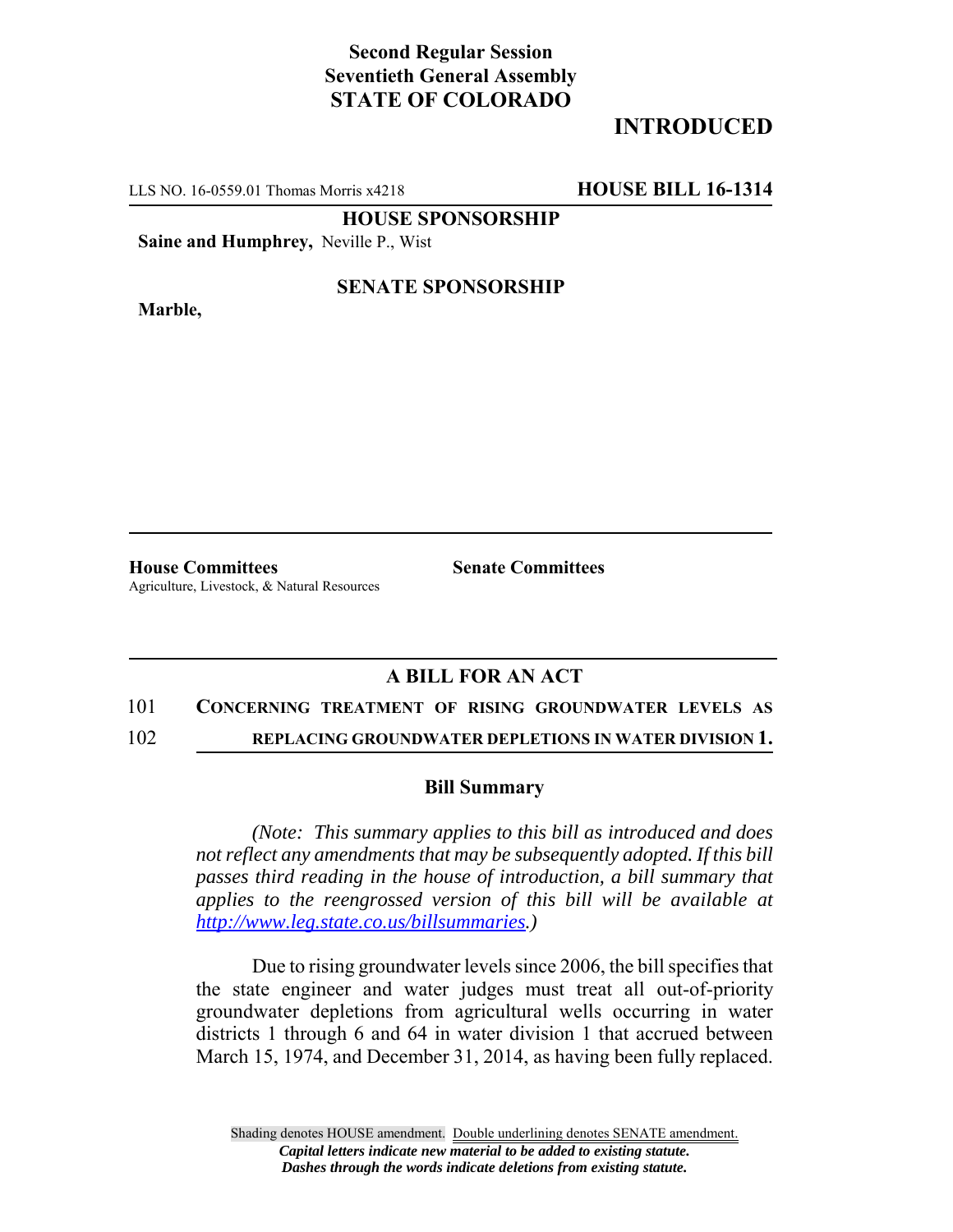*Be it enacted by the General Assembly of the State of Colorado:*

 **SECTION 1. Legislative declaration.** (1) The general assembly hereby:

(a) Finds that:

 (I) The state engineer has existing authority, pursuant to the futile call doctrine, to not require a junior appropriator to curtail a diversion if doing so would not be effective in delivering water to a senior appropriator, and that this authority is ultimately based on the goal of maximizing the beneficial use of water; but

 (II) The state engineer does not currently have authority to forgo requiring the replacement of water that is specified in a decreed plan of augmentation or substitute water supply plan, even if current stream and aquifer conditions indicate that no injury would result from not requiring the needless replacement; and

 (III) Consequently, current water administration is resulting in the delivery of excess amounts of water to Nebraska on the main stem of the South Platte river above and beyond what the South Platte river compact requires;

(b) Determines that:

 (I) Localized flooding has occurred in division 1, due in large part 21 to high groundwater levels that have been caused by the curtailment of 22 pumping and the replacement of depletions beyond the level needed to avoid material injury;

 (II) These high groundwater levels have caused significant increases in the amount of water evaporated from the soil surface and transpiration from vegetation, which is a type of prohibited waste; and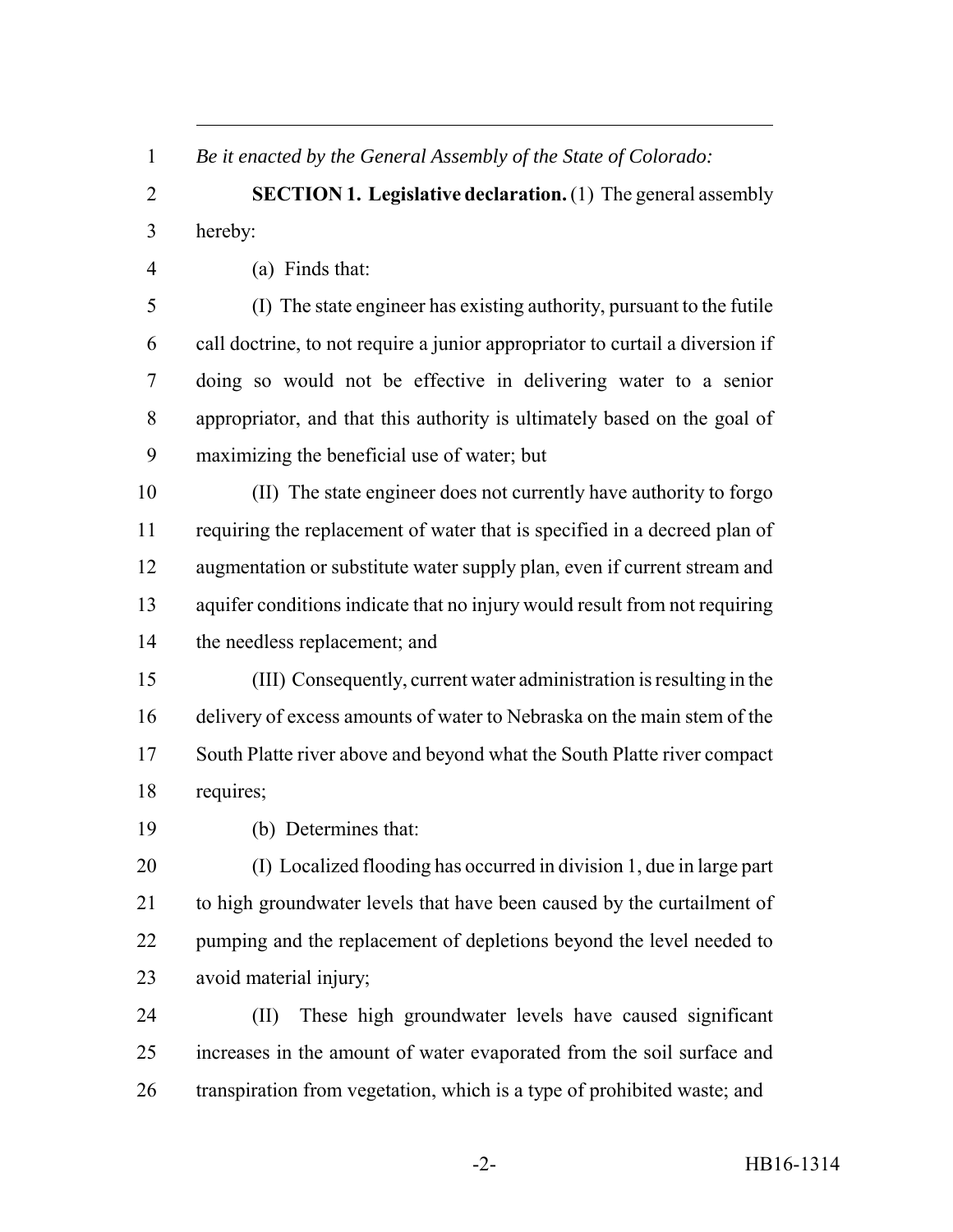(III) The increasing reliability of data on current stream and 2 aquifer conditions resulting from additional studies, monitoring, and the development of the South Platte river decision support system indicate that at some point it will be in the public interest to provide the state engineer with authority to temporarily supercede needless replacement obligations; and

 (c) Declares that it is in the public interest to maximize the beneficial use of both groundwater and surface water by not requiring the replacement of water when the replacement is not needed.

 **SECTION 2.** In Colorado Revised Statutes, 37-92-305, **amend** (8) (b) as follows:

 **37-92-305. Standards with respect to rulings of the referee and decisions of the water judge.** (8) (b) (I) EXCEPT AS SPECIFIED IN SUBPARAGRAPH (II) OF THIS PARAGRAPH (b), as to decrees for plans for augmentation entered in water division 1 on or after August 5, 2009, the plan shall not require the replacement of out-of-priority depletions 17 currently affecting the river caused by pumping that occurred prior to March 15, 1974. In the case of an amended plan for augmentation applied for pursuant to this paragraph (b), the water judge may review all of the terms and conditions of the plan.

 (II) NOTWITHSTANDING ANY PROVISION TO THE CONTRARY IN ANY DECREE FOR A PLAN FOR AUGMENTATION OR OTHER REQUIREMENT TO REPLACE GROUNDWATER IN WATER DISTRICTS 1 THROUGH 6 AND 64 IN WATER DIVISION 1 THAT APPLIES TO A WELL THAT PUMPS WATER THAT HAS BEEN DECREED FOR AGRICULTURAL USE, THE STATE ENGINEER AND THE WATER JUDGES SHALL DEEM ALL OUT-OF-PRIORITY GROUNDWATER DEPLETIONS FROM A WELL THAT PUMPS WATER THAT HAS BEEN DECREED